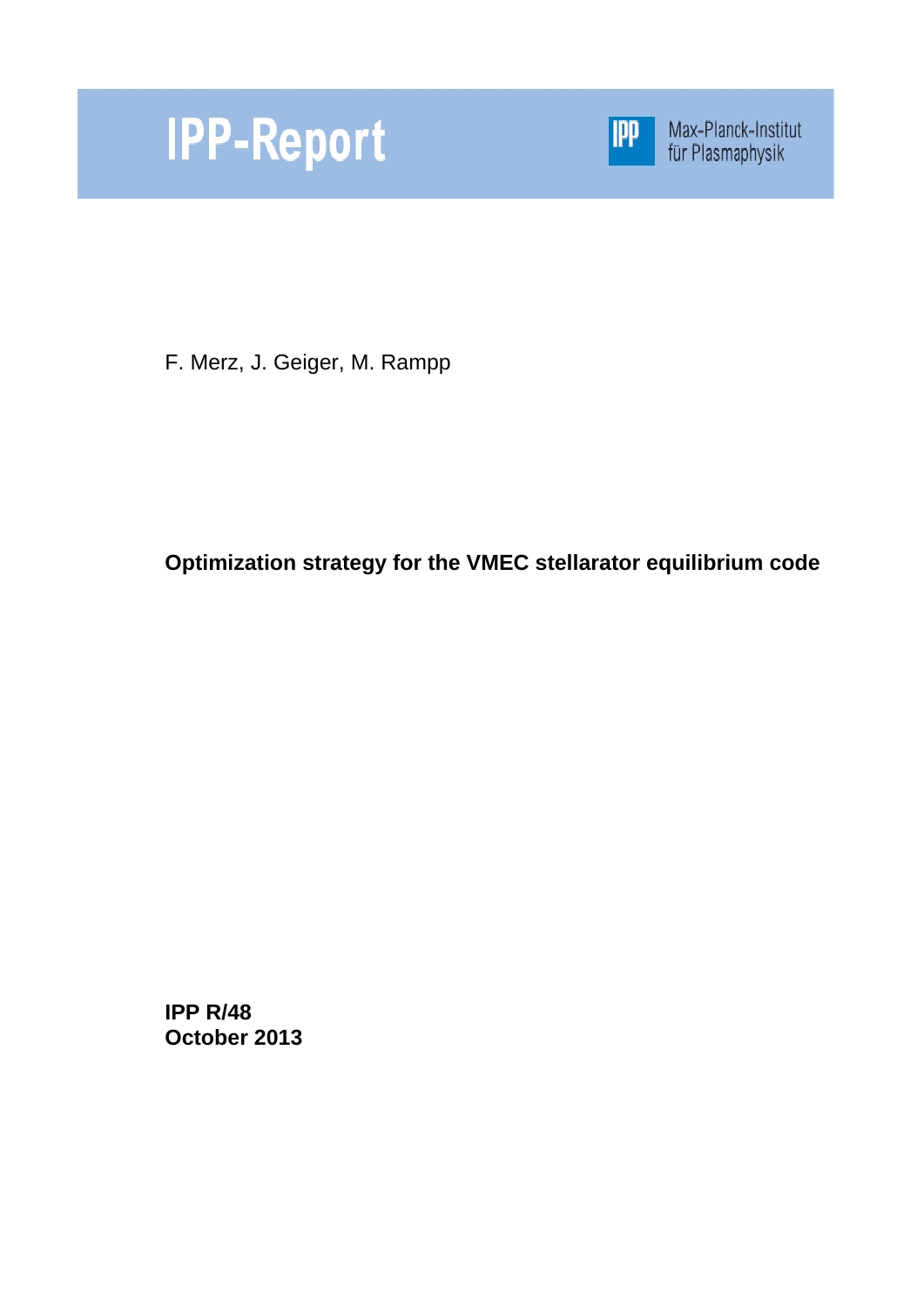# Optimization strategy for the VMEC stellarator equilibrium code

 $F.$  Merz<sup>1</sup>, J. Geiger<sup>2</sup>, M. Rampp<sup>3</sup>

<sup>1</sup> IBM Germany  $2$  Max-Planck-Institut für Plasmaphysik, EURATOM Association, Boltzmannstr. 2, 85748 Garching, Germany <sup>3</sup> Rechenzentrum (RZG) der Max-Planck-Gesellschaft und des Max-Planck-Institut für Plasmaphysik

October 2, 2013

#### Abstract

VMEC (Variational Moments Equilibrium Code) [1, 2] is the main workhorse for computing three-dimensional MHD equilibria in stellarator experiments such as Wendelstein 7-X  $(W7-X)$ . There is a great interest in the community for significantly reducing the runtimes of individual VMEC simulations which, for typical setups, can range up to hours of computing time on modern processors. In particular, the ability to enter the regime of "real-time" diagnostics during the operation of the W7-X machine is considered highly desirable. Here, we present the results from the assessment and prototypical optimization of the computational performance of VMEC and propose a strategy for adapting the serial code to modern multicore-processor architectures. Starting off from the most recent VMEC version 8.49 we shall demonstrate that up to threefold speedups can be readily obtained for the most time-consuming routines by simply eliminating legacy program structures which presumably were dictated by the prevalence of vector supercomputers back in the 1980's when VMEC was originally written. As a side effect, the code regains readability which had to be sacrificed for achieving high performance on traditional vector processors.

Once the structure has been updated, the code is amenable to parallelization using threads (OpenMP) and message pass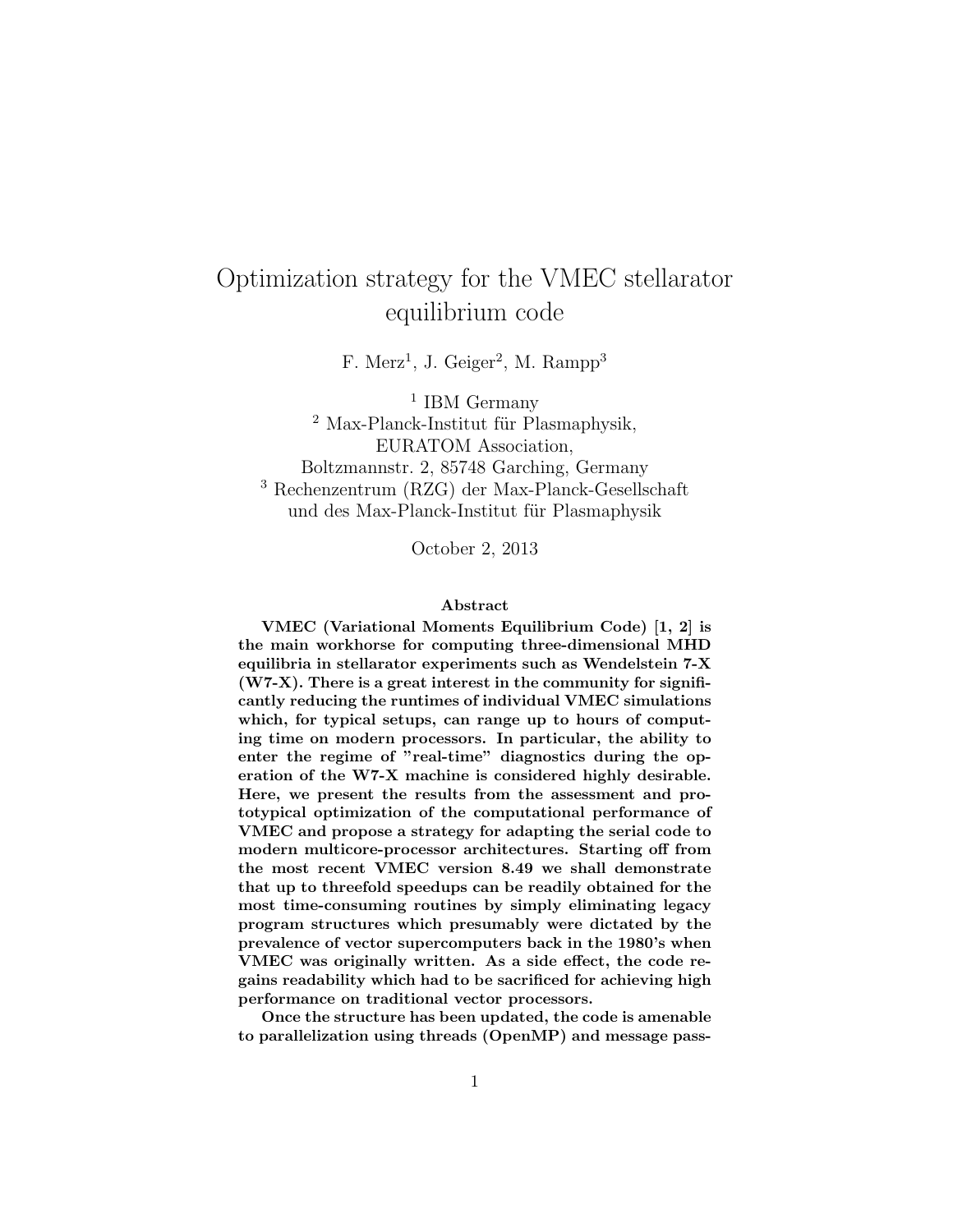ing (MPI). With an OpenMP parallelization of the relevant subroutines we achieve speedups by a factor of 10 on a modern Intel Xeon processor with eight cores, when comparing with the original code executed on the same hardware and using "real-world" parameter sets. On top of these optimizations we shall outline a second level of restructuring which is based on a transposed data layout for the three-dimensional physical domain. This will open up the possibility to implement a hybrid MPI/OpenMP parallelization which allows to distribute a VMEC run across multiple nodes of a compute cluster and thus to gain another order of magnitude in computational performance.

Although conceptually straightforward, the implementation of these concepts throughout the entire VMEC code will clearly be a tedious and time-consuming task and requires careful planning, code management and thorough validation strategies.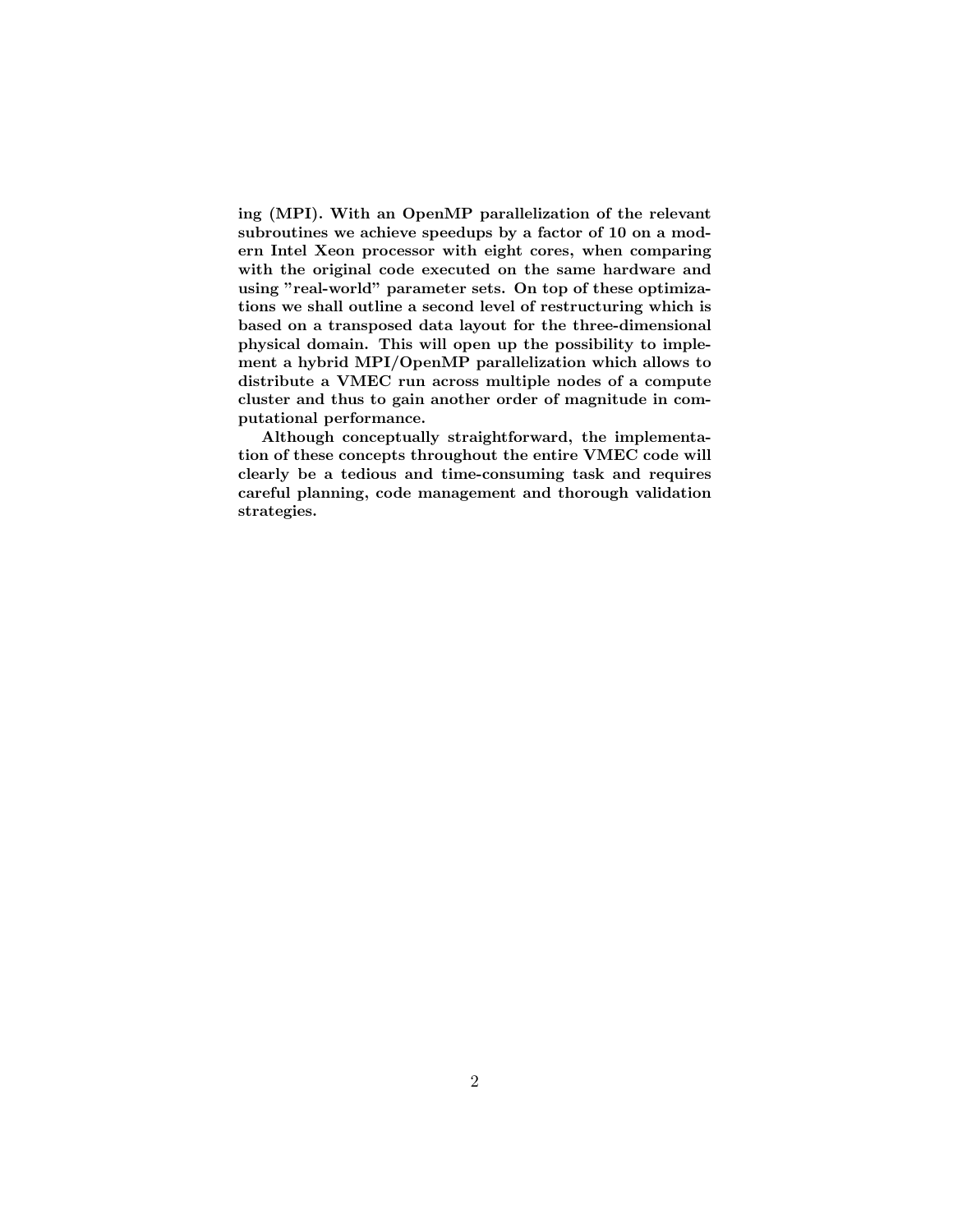### 1 Introduction

The development of the Variational Moments Equilibrium Code VMEC [1, 2] goes back to the early 1980's. The code employs the MHD energy principle and utilizes a variational method to derive the equilibrium equations in a conservative form. These equations are solved using a steepest descent algorithm based on the assumption of toroidally nested flux surfaces. Thus, the code does not treat islands or stochastic field regions in the magnetic configuration. The necessary physics input for the code consists of two profiles to be provided as functions of the flux surface label, i.e. the pressure profile and either the profile of the toroidal current or that of the rotational transform. Additionally, a boundary surface must be supplied which VMEC takes as last flux surface of the computational domain as well as a value for the total toroidal flux enclosed by the boundary. The code can run in "fixedboundary" mode which means that the geometry of the boundary does not change during the iteration steps. The other possibility is to also allow the boundary to adjust to an externally given magnetic field. This so-called freeboundary mode needs the additional specification of the external magnetic field.

During the past 30 years a lot of work was invested into the code for improving performance and robustness and to broaden its applicability with respect to 3D-MHD equilibrium problems. In particular due to its robustness and reliability VMEC has become rather popular for stellarator applications. It has also been a centerpiece of the stellarator optimization efforts which started in the 1980's. Earlier efforts to optimize the computational performance, however, were targeted at computer architectures of the premulticore era, i.e. vector computers of the traditional kind [3, 4]. Today, VMEC is used at virtually all stellarator experiments around the world, although new 3D-MHD equilibrium codes have also been developed, mainly to avoid the assumption of nested flux surfaces and to be able to treat islands and stochastic regions in the magnetic field configuration [5, 6, 7, 8]. However, these codes are computationally very demanding, and hence their ability to supply large numbers of equilibrium solutions as required for evaluating many experiments is limited.

To date, VMEC has been employed as a post-processing tool to evaluate MHD equilibria for experiments. Runtime was not a major issue as parameter studies, i.e. the computation of sets of equilibria with different input parameters, could exploit available computing resources simply by distributing many individual (and mutually independent) VMEC runs to different processors. Such "embarrasingly parallel" computations, however,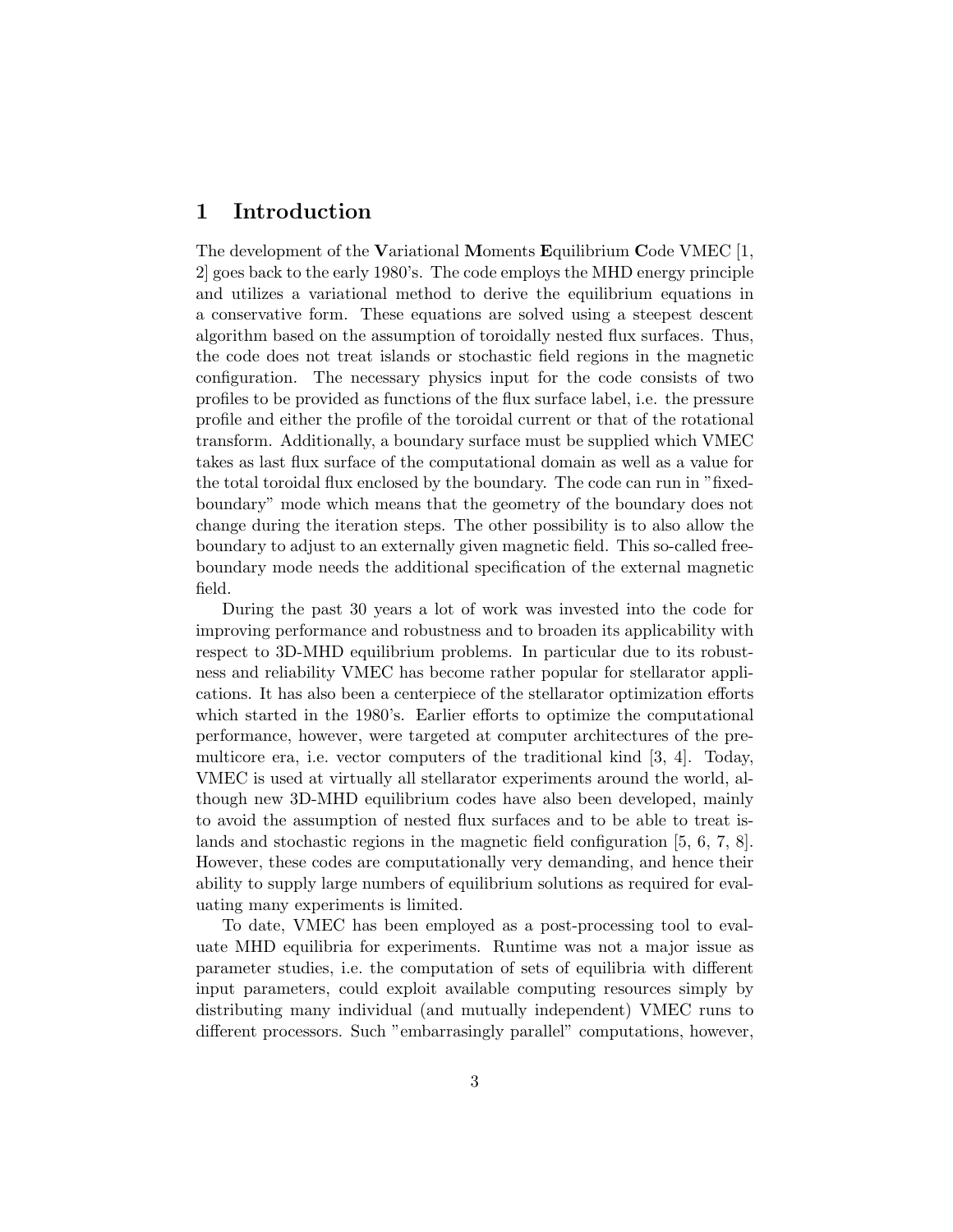are no longer relevant if quasi-steady conditions in the operation of stellarators apply and equilibrium calculations need to be performed during long discharges — for the Wendelstein  $7-X$  (W7-X) machine the aim is 30 minutes. In such an application scenario, the runtime of an individual VMEC simulation needs to be significantly reduced. Currently, typical runtimes for computing W7-X equilibria with the serial VMEC code range from 30 minutes to a few hours, depending on the parameter settings and the employed hardware.

This report provides an assessment of the computational performance of the VMEC code and presents results from a number of prototypical optimizations. Specifically, we shall report on our efforts to optimize VMEC with respect to its serial ("single-core") performance, demonstrate the potential for parallelization on contemporary multicore processors and outline a strategy for distributed parallelization. So far the assessment and optimization is confined to the current implementation of the code (VMEC 8.49), focussing on the most time consuming subroutines and using relevant test setups that are used in production for W7-X analysis at IPP. Possible algorithmic optimizations are beyond the scope of this study but should certainly not be disregarded as an option for further speeding up the VMEC code.

## 2 Assessment and optimization of computational performance

#### 2.1 Preliminaries

VMEC in its present version has been implemented with an apparent focus on achieving maximum performance on traditional vector computers. The data is stored in three dimensional arrays corresponding to  $(s, m, n)$  or  $(s, \theta, \zeta)$  coordinates, where s is the flux surface label and  $(m, n)$  and  $(\theta, \zeta)$ are the two periodic dimensions (poloidal, toroidal) on a given flux surface in Fourier space and direct space representations, respectively [9]. VMEC is a Fortran code, which means that the first index of an array is the 'fastest varying' index, i.e. it labels contiguous memory locations. In most subroutines, the three-dimensional arrays  $(3D_p)$ , corresponding to the three-dimensional physical domain are mapped ("serialized") to one-dimensional arrays  $(1D_n)$ and these arrays are manipulated (added, multiplied, ...) as a whole<sup>1</sup>. This

<sup>&</sup>lt;sup>1</sup>The subscripts p and n distinguish between the original, "physical" dimension of an array and its dimension used in the "numerical" implementation, respectively.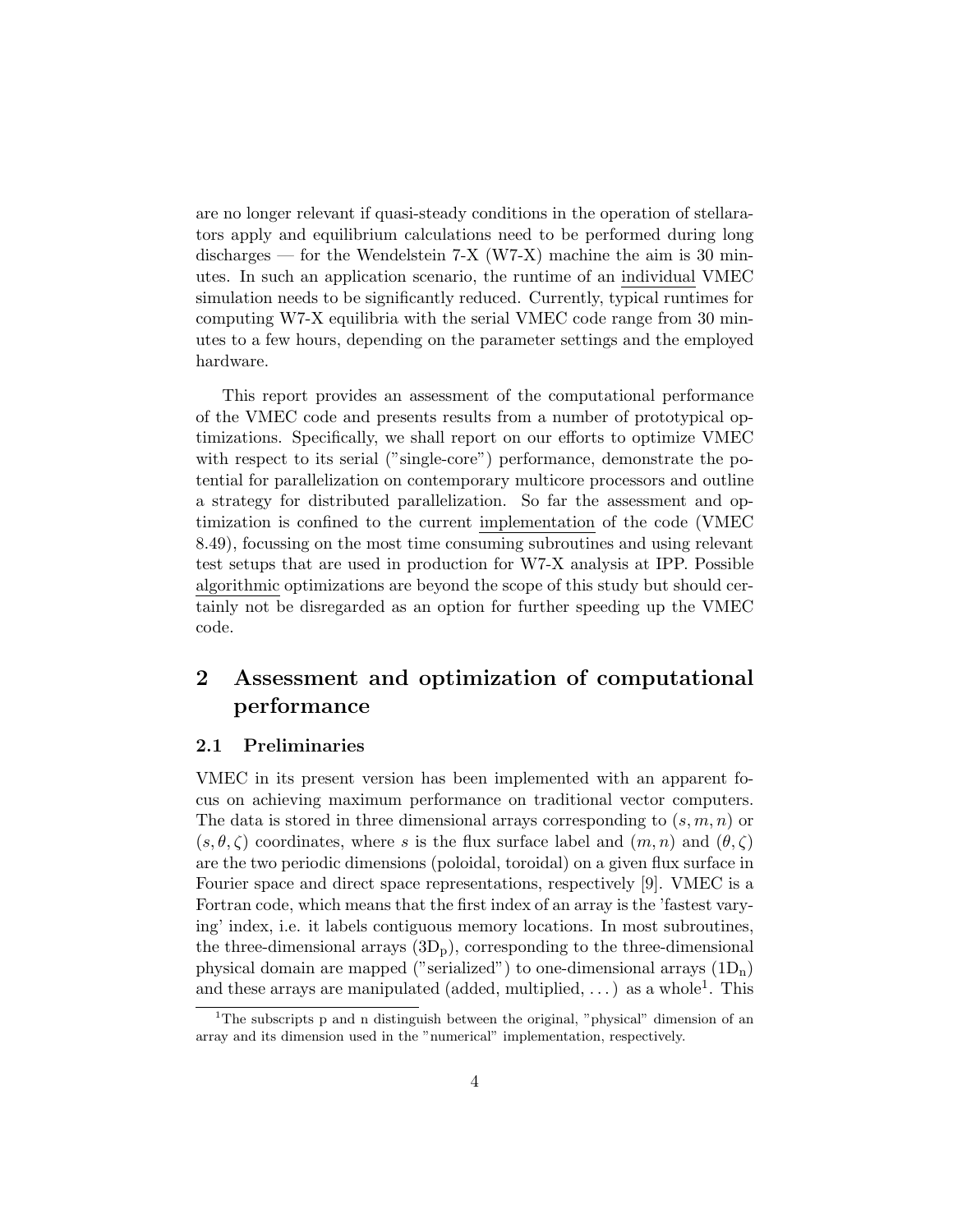increases the so-called vector length which was crucial for achieving good performance on traditional vector processors, but — as we shall show below — turns out to be detrimental for the performance on modern, cache-based, multicore processors.

In a first step we will demonstrate that already by abandoning the serialization of the  $3D<sub>p</sub>$  arrays and introducing loops over the new dimensions, appreciable performance improvements can be achieved. In a second step we will assess the parallelizability of the VMEC code. We note that the code employs a steepest-descent algorithm for computing the equilibrium solution of the given boundary value problem. Numerically, this leads to a "pseudo-time" evolution similar to solving an initial-value problem. As a consequence, parallelization in the code is performed within a single iteration step.

#### 2.2 Test cases and hardware platform

To evaluate the performance and the potential for optimization, we use two different test setups which are representative for applications at W7-X.

Case 1 represents the currently used standard grid resolution for freeboundary calculations for W7-X, namely,  $ns = 99, nu = 30, nv = 36, mpol =$  $12, ntor = 12$ . Here, ns is the number of flux surfaces, nu and nv are the numbers of poloidal and toroidal grid points for the direct-space representation and mpol and ntor are the parameters for the Fourier representation. To be specific, the range of Fourier modes for this parameter set is  $m = 0, \ldots, mpol - 1$  and  $n = -ntor, \ldots, ntor$ .

Case 2 utilizes the parameter set of a fixed boundary calculation in which the main emphasis is on a high resolution in the angle variables. The parameters used are  $ns = 99, nu = 60, nv = 60, mpol = 20, ntor = 20$ . Note that the speed of convergence, i.e. the number of iterations needed to reach the same convergence in terms of the force tolerance levels, decreases with increasing resolution due to timestep restrictions.

The measurements were performed on a compute server with two eightcore Intel "Sandy Bridge" sockets (Xeon E5-2670 CPU with a frequency of 2.6 GHz and 20 MBytes of L3 cache). The configuration of this server is very typical for compute nodes of state-of-the-art HPC clusters with x86 architecture such as the HPC system "Hydra" operated by RZG.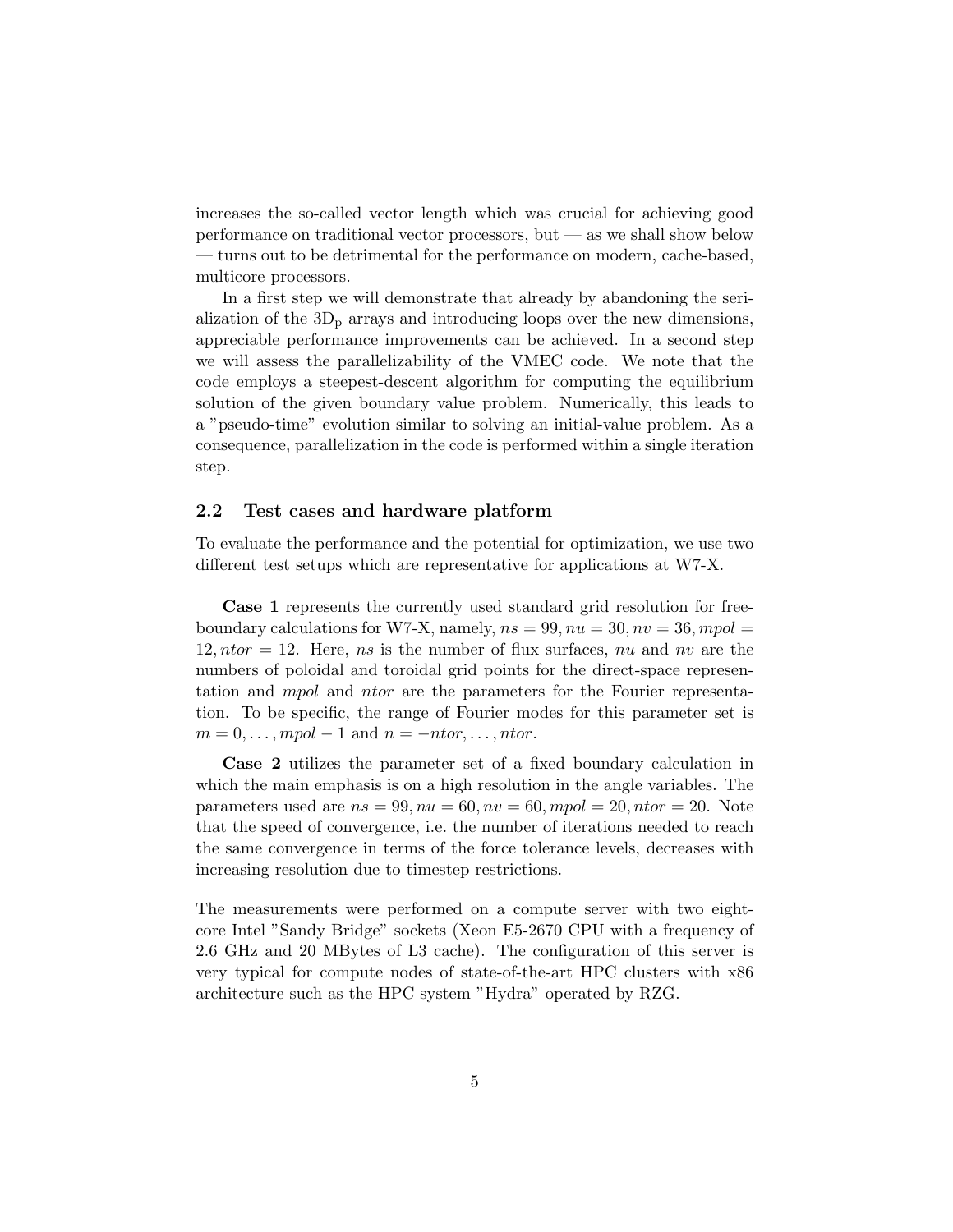### 2.3 Optimization of prototypical routines

The VMEC internal timings showed, that the major fraction of the computing time is spent in four routines: TOTZSP and TOMNSP, which implement Fourier transforms, and the BCOVAR and FORCES routines (see Table 1).

|                        | $\text{Case}~1$ |      | Case 2  |      |
|------------------------|-----------------|------|---------|------|
| Code section           | Т<br> S         | %    | Т<br> S | $\%$ |
| VACUUM LOOP            | 142.75          | 33.9 |         |      |
| <b>TOTZSP</b>          | 84.57           | 20.1 | 727.17  | 35.8 |
| <b>TOMNSP</b>          | 78.78           | 18.7 | 662.61  | 32,6 |
| <b>FORCES</b>          | 33.13           | 7.9  | 183.45  | 9.0  |
| <b>BCOVAR</b>          | 45.30           | 10.8 | 233.86  | 11.5 |
| <b>RESIDUE</b>         | 7.98            | 2.0  | 30.11   | 1.5  |
| (REMAINDER) IN FUNCT3D | 25.19           | 6.0  | 180.91  | 8.9  |
| TOTAL TIME             | 420.64          | 100  | 2031.11 | 100  |

Table 1: Exclusive timings as reported by the VMEC code and relative contribution of the individual code parts to the total runtime for the two representative test cases, Case 1 (free-boundary calculation with standard resolution), and Case 2 (fixed-boundary calculation with high angular resolution).

Since the Fourier transform routines together with the routines BCOVAR and FORCES take a large fraction of the total runtime (about 60% for case 1 and almost 90% for case 2), we focus our analysis on those four routines. Moreover, the routines BCOVAR and FORCES are structurally very similar, so that working on one of the two routines (namely BCOVAR) is sufficient to assess the potential for optimization and parallelization. Because it is not relevant for all cases, we have not optimized the VACUUM routine at this stage.

In the following, we will focus on the more highly resolved case 2, performing 100 iterations with full resolution. The results are in principle transferrable to test case 1.

#### 2.3.1 Fourier transforms

The TOTZSP and TOMNSP routines implement the two directions of the transformation between direct and Fourier-space representations in the angular coordinates of the various fields used in VMEC. Since the direct-space representation maintains the split between even and odd modes (i.e. the back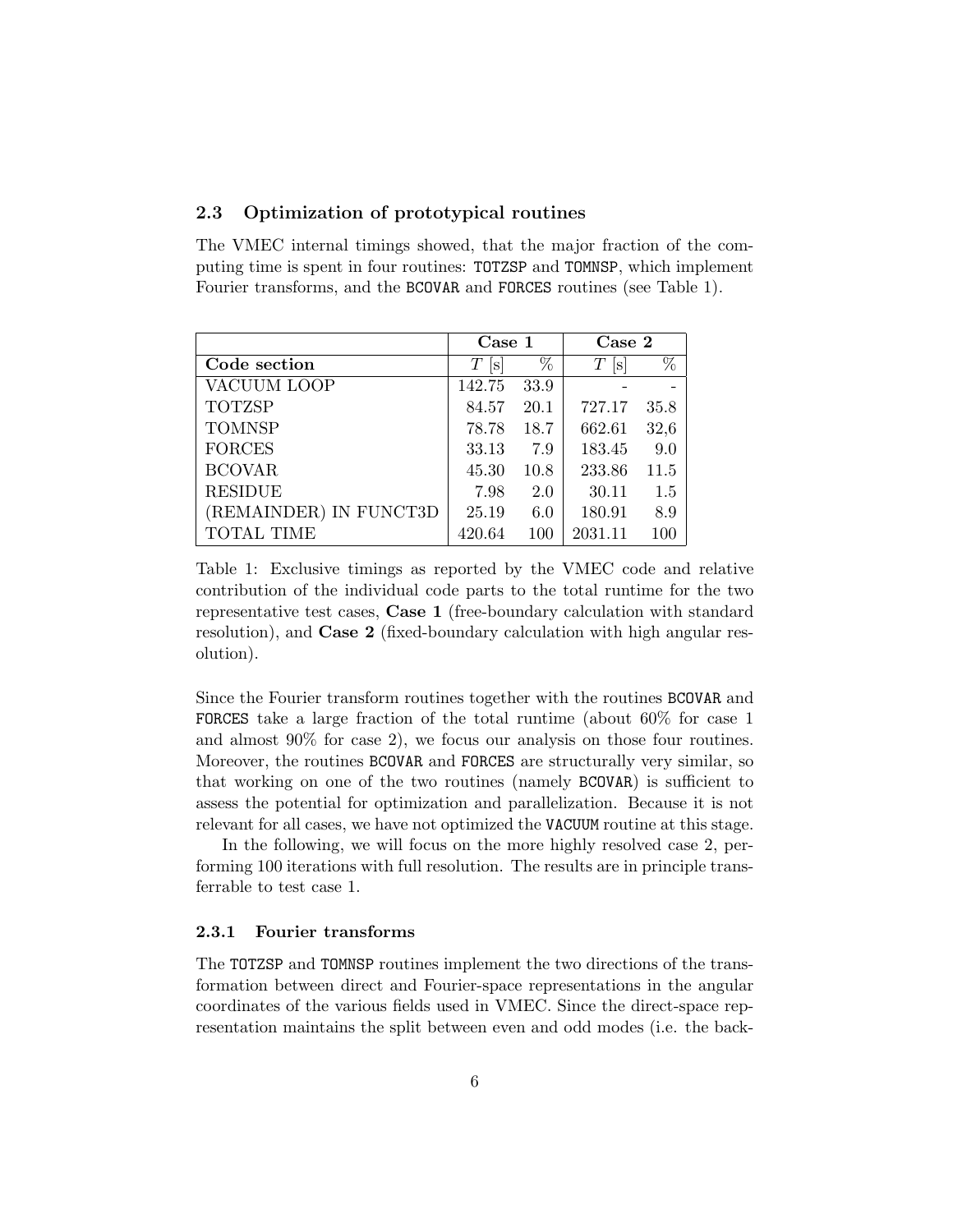transform from Fourier space is not complete), standard discrete Fourier transform (DFT) libraries can not be used. Instead, the transforms are implemented via convolutions with precomputed arrays.

The Fourier transforms are global operations in the two angular coodinates, but are completely decoupled in the different flux surfaces (the s coordinate). In the current data layout (with s being the first index) we found very limited potential for OpenMP parallelization. To exploit the parallelism in s and to improve the cache locality of the convolutions, we introduced transposes of all arrays on entry and exit of the TOTZSP and TOMNSP routines and computed the actual transforms on the arrays  $(m, n, s)$  and  $(\theta, \zeta, s)$ .

After a complete restructuring of the routine, it was possible to rewrite the convolutions in the two angular directions using the highly efficient matrix-matrix multiplies (DGEMM) of the BLAS (Basic Linear Algebra Subroutines) library. We used the BLAS implementation of the Intel MKL library, which is highly tuned for the Sandy Bridge processor of the test system.

The speedup due to the rewrite was significant, even for the serial case. In addition, OpenMP parallization was trivial to implement in the new data layout. The convolutions are computationally intensive and the data locality in the new layout is optimal, which leads to a very good parallel efficiency, as can be seen in Fig. 1.

The transposes that are used to map between the original data layout



Figure 1: Runtime of the old and new implementions of the Fourier transform routines for test case 2.

used in VMEC and the new data layout used for the Fourier transforms add a significant overhead and reduce scalability. As can be seen in the plots (Fig. 1), the contribution of the transposes exceeds the computing time of the actual Fourier transform for high thread counts. Without the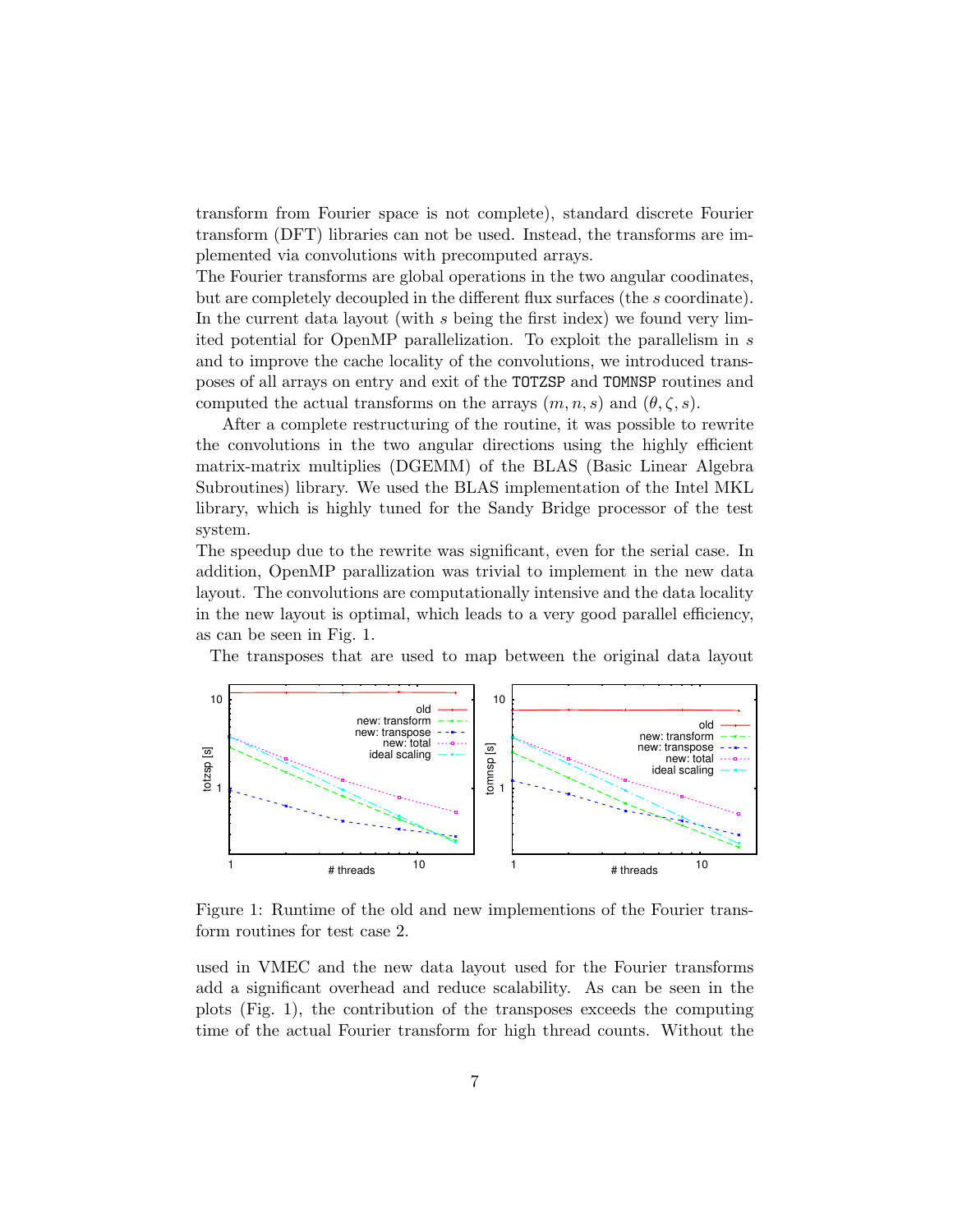transposes, the speedup compared to the old implementation for 1, 8, 16 OpenMP threads is  $4.2x$ ,  $27.4x$ ,  $47.8x$  for TOTZSP and  $3.0x$ ,  $20.3x$ ,  $35.8x$  for TOMNSP, respectively. When the transposes to and from the old data layout are included, the speedups for 16 threads are still as large as 22.6x and 15x for TOTZSP and TOMNSP, respectively.

Since the Fourier transforms are decoupled in the flux surface label  $s$ , this dimension could also be used very efficiently for a future MPI parallelization of the TOTZSP and TOMNSP routines via domain decomposition. A domain decomposition in the angular dimensions is expected to be much less favourable – the global nature of the Fourier transforms would require a lot of data transfer, thus strongly reducing the parallel efficiency.

#### 2.3.2 Subroutine BCOVAR

The subroutine BCOVAR computes the  $3D<sub>p</sub>$  metric coefficients and other quantities. The dominant operation is element-wise multiply or add like e.g.

 $A(:)=B(:)*C(:)+D(:).$ 

There are more than 30 of these  $3D<sub>p</sub>$  arrays used in BCOVAR, and most of them are first used to store intermediate results of other computations before they are finally updated with their actual output values.

For the test case described above, the number of elements in the s dimension is  $n_s = 99$ , the combined angular coordinates have  $n_{\zeta\theta} = n_{\zeta} * n_{\theta} = 1860$ elements. With double precision numbers (8 byte), this amounts to 792 bytes for a  $1D_p$   $(1:n_s)$  array, 14.5 KB for a  $2D_p$  array describing one flux surface, i.e. with range  $(1 : n_{\zeta\theta})$ , and 1.4 MB for a full  $3D_p$  array.

The large number of  $3D_p$  arrays used in BCOVAR can not be held in cache at the same time, so that the current implementation leads to a lot of cache misses. Even when arrays are reused in consecutive lines of code,

 $A(:)=B(:)*C(:)+D(:)$  $B(:)=B(:)*E(:)+A(:)$ 

only the L3 cache can be used, because the arrays are multiplied as a whole and are bigger than the L2 cache. Introducing blocking

do n=1,nblocks lb=(n-1)\*blocksize+1 ub=n\*blocksize  $A(1b:ub)=B(1b:ub)*C(1b:ub)+D(1b:ub)$  $B(1b:ub)=B(1b:ub)*E(1b:ub)+A(1b:ub)$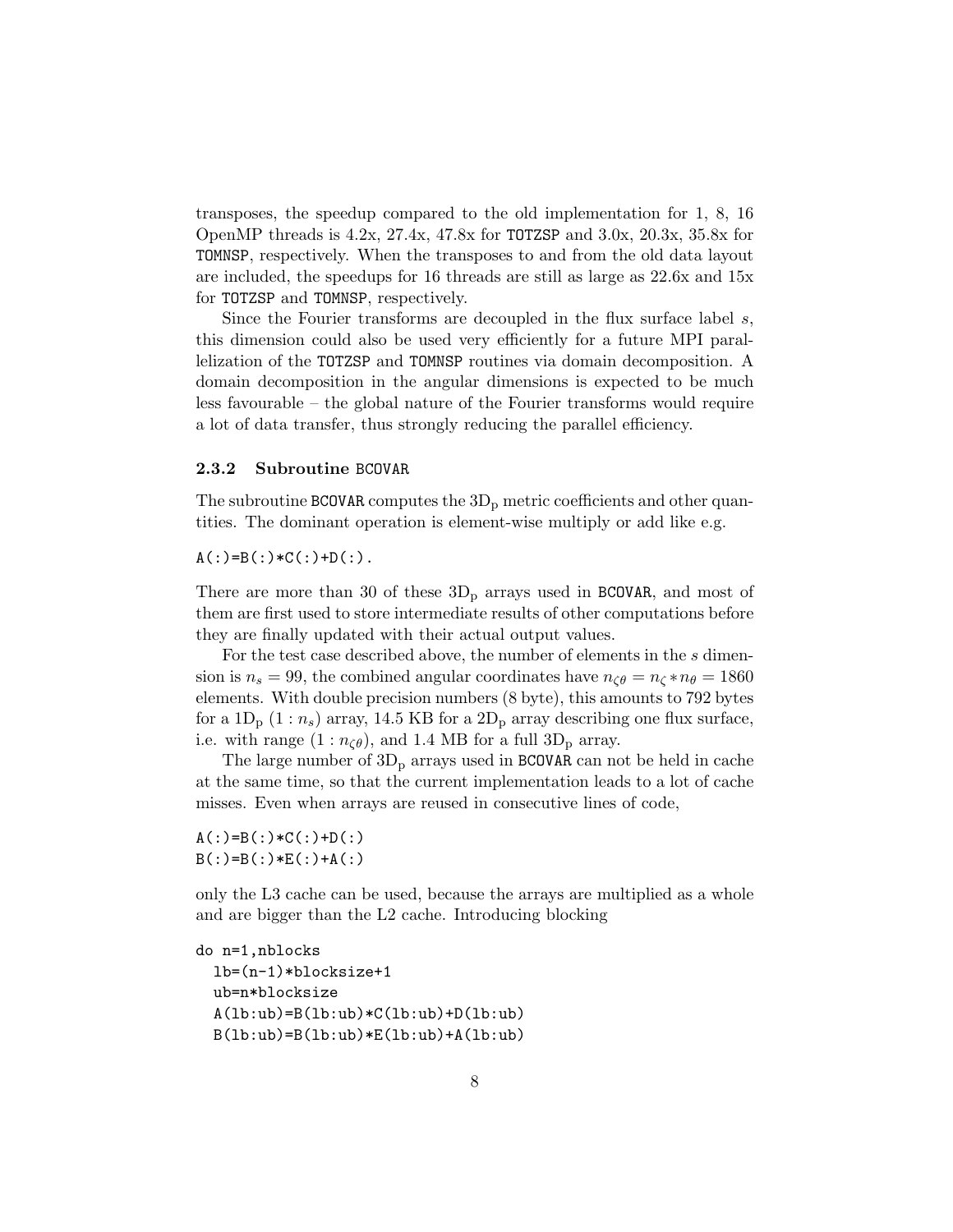.. end do

with appropriate block size helps to improve performance significantly, because the blocks now fit into cache and can efficiently be reused during the loop iteration. Blocking occurs naturally when the flux surface label s is reintroduced:

```
do n=1,nznt
  A(:,n)=B(:,n)*(C(:,n)+D(:,n))B(:,n)=B(:,n)*E(:,n)+A(:,n)..
```
end do

In this form, the operations can still be vectorized in the first index to exploit the SIMD units of the CPU, and this structure can also be exploited for OpenMP parallelization. The introduction of blocking and a restructuring of BCOVAR and the related subroutines resulted in a speedup of 2.1x on a single core and 10.4x on 8 cores (see Fig. 2).

A future restructuring of BCOVAR into smaller, independent sections, each



Figure 2: Runtime of the old and new implemention of the BCOVAR routine for test case 2, without the serial I/O part.

operating on a smaller data set, would probably improve performance (and parallel efficiency) further.

MPI parallelization of the BCOVAR routine would be possible for both the flux surface label and the angular coordinates. A domain decomposition in s (cf. Sect. 2.3.1) would require the introduction of one ghost cell at the left and right s boundary and corresponding updates via nearest-neighbour communication. The data to transfer is non-contiguous in the current data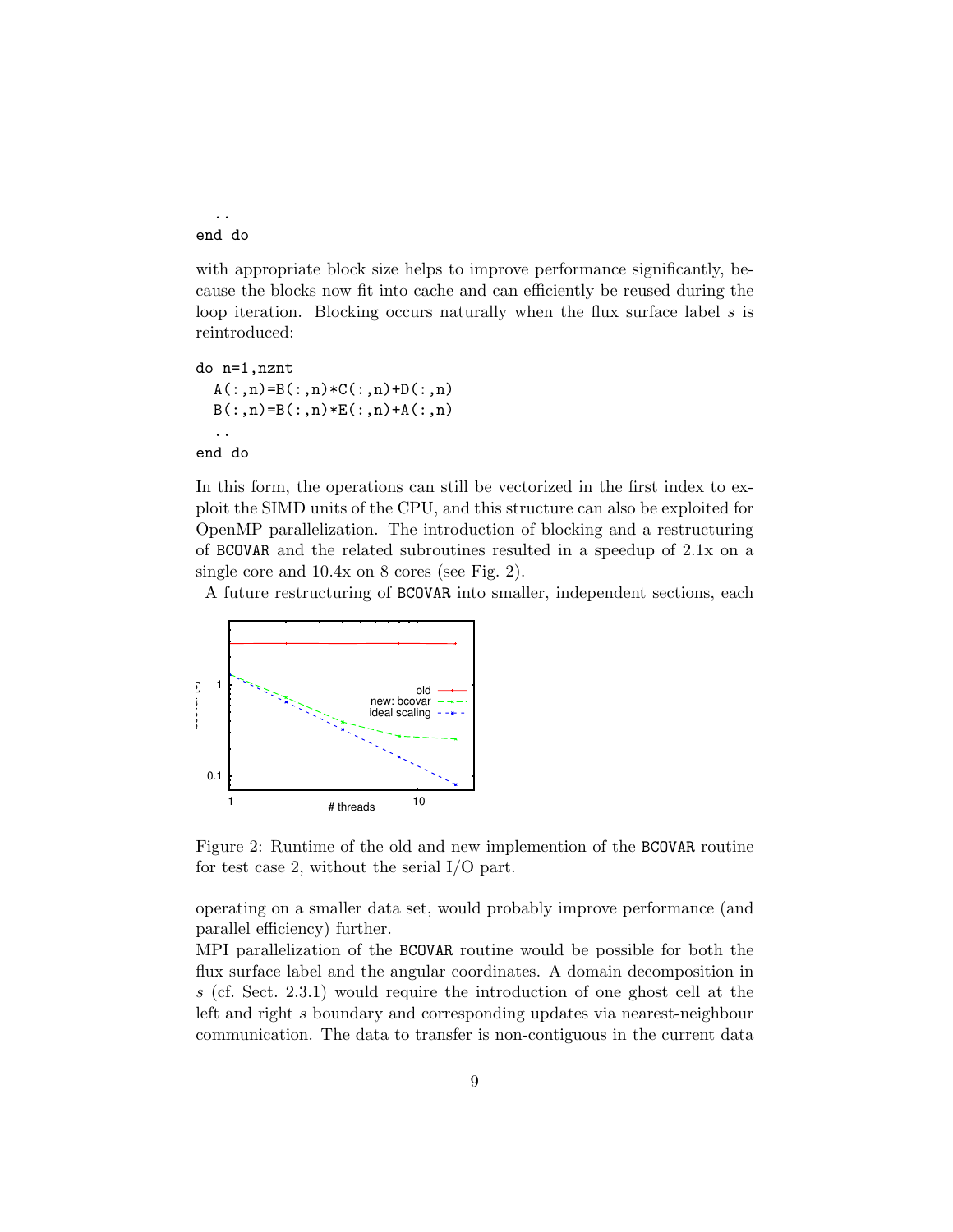layout, but would consist of a single contiguous block in the transposed data layout described in the previous section. A domain decomposition in the angular coordinates would introduce some reduction operations with collective communication (MPI Allreduce, see next section), but would nevertheless also be feasible for BCOVAR.

Because of the similarity to BCOVAR, we expect that the measures described above will lead to a similar speedup for the FORCES subroutine.

#### 2.3.3 Computing sums over flux surfaces

An operation that occurs in several places across the code are sums over flux surfaces. The following example is taken from the fbal routine:

```
DO js = 2, ns
   buco(js) = SUM(bsubu(js:nrzt:ns)*wint(js:nrzt:ns))
   bvco(js) = SUM(bsubv(js:nrzt:ns)*wint(js:nrzt:ns))
END DO
```
Reintroducing the flux surface label, this corresponds to

```
DO js = 2, ns
   buco(js) = SUM(bsubu(js,:)*with(js,:))bvco(js) = SUM(bsubv(js,:)*wint(js,:))END DO
```
The  $3D_p$  arrays bsubu, bsubv and wint are too big to fit into L2 cache, so the data has to be fetched from L3. The strides length is  $n_{\zeta\theta}$ . For each js, data scattered over the whole array has to be fetched.

Using the same data layout, this operation can be written as

```
buco=0.
bvco=0.
D0 1 = 1, nznt
  buco(2:ns) = buco(2:ns) + bsubu(2:ns,1)*wint(2:ns,1)bvco(2:ns) = bvco(2:ns) + bsubv(2:ns,1)*with(2:ns,1)END DO
```
which improves the access pattern for the arrays significantly. The  $1D_p$  arrays buco and bvco are very small and remain in L1 cache, the big  $3D_p$ arrays are accessed with stride 1 in a continuous stream from start to end. This improves the single core performance by a factor of 5. OpenMP parallelization in this  $(n_s, n_{\zeta\theta})$ -layout requires a reduction at the end, which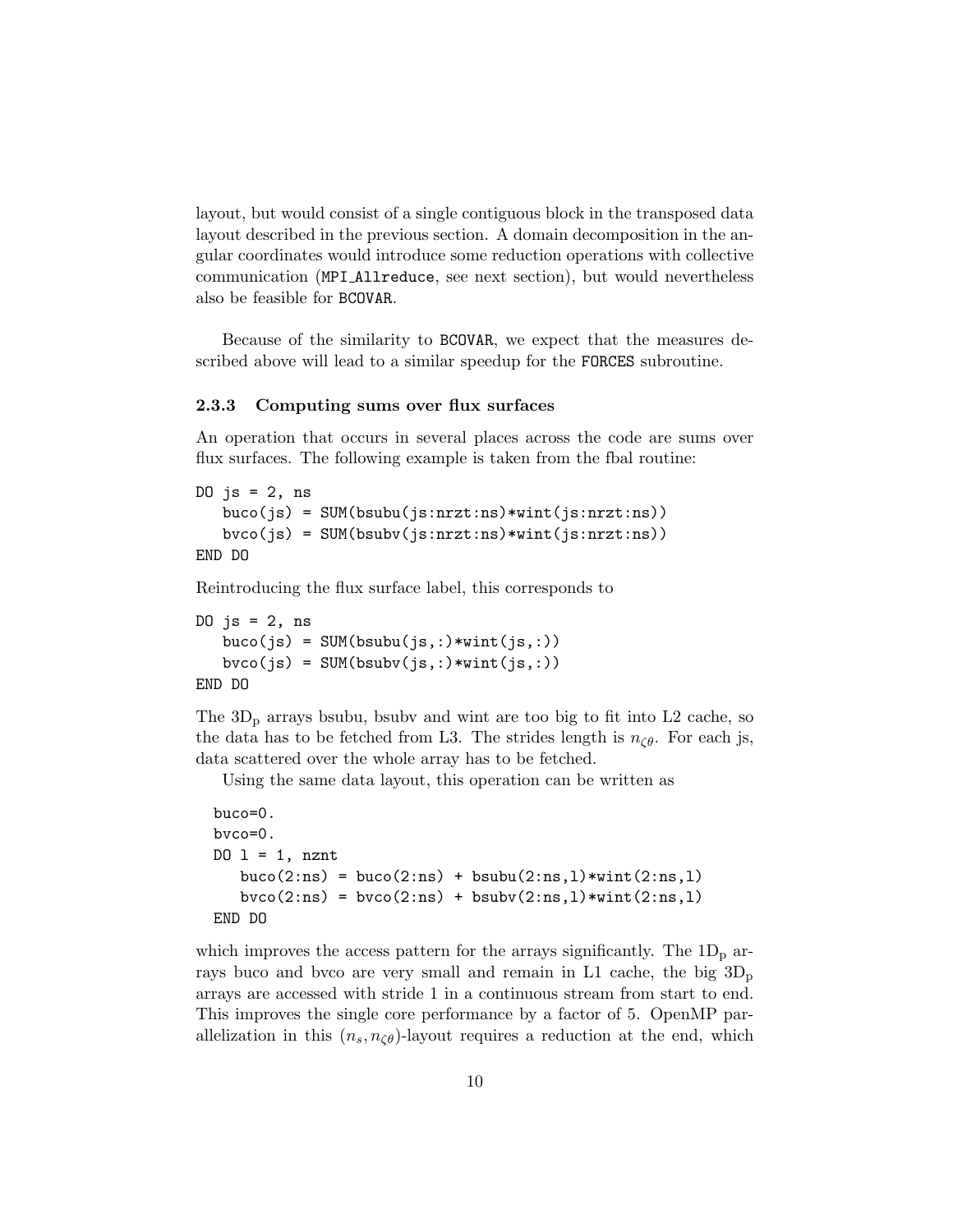reduces scalability.

A future MPI parallelization of the s direction would not lead to any complications. A parallelization of the angular coordinates, by contrast, would require an MPI Allreduce operation with negative effects on performance and scalability.

In a transposed data layout, the same operation can be implemented in a very natural and efficient way, without the need for any parallel reduction operations:

```
DO js = 2, nsbuco(js) = SUM(bsubu(:,js)*wint(:,js))byco(js) = SUM(bsubv(:,js)*wint(:,js))END DO
```
#### 2.3.4 Treatment of radial boundary conditions

Boundary conditions apply at the innermost and outermost flux-surface label. In the current data layout  $(s, \zeta, \theta)$ , these points are spread across the entire array. In a transposed layout  $(\zeta, \theta, s)$ , by contrast, the inner and outer boundaries are just indexed as  $(:,, 1)$  and  $(:,, 1)$ , respectively, i.e. they are represented as small contiguous subarrays that even fit into L1 cache and thus can be handled very efficiently. A transposed data layout would speed up the special treatment of boundary conditions in routines like BCOVAR, but would probably also lead to big speedups for the VACUUM routine, which is used to compute the outermost flux surface  $(s = ns)$  in free-bondary calculations. So far, only a few OpenMP statements have been added to this routine, while the general structure has been left untouched.

#### 2.4 Overall speedup

The aim of this work was to assess the potential for optimization and parallelization in the VMEC code. In order to get to a fully optimized, parallelized, and validated version, a considerable amount of work still remains to be done (cf. Sect. 3). Nevertheless, the improvements for the total runtime are quite significant already, as can be seen from the following measurements created with our optimized version on 8 cores. In particular, the measurements shown in Tabble 2 demonstrate that our optimized and parallelized VMEC variant could already run faster by an order of magnitude on a single multicore processor. Rather than just continuing by extending our optimization strategies to the remaining subroutines (which is concep-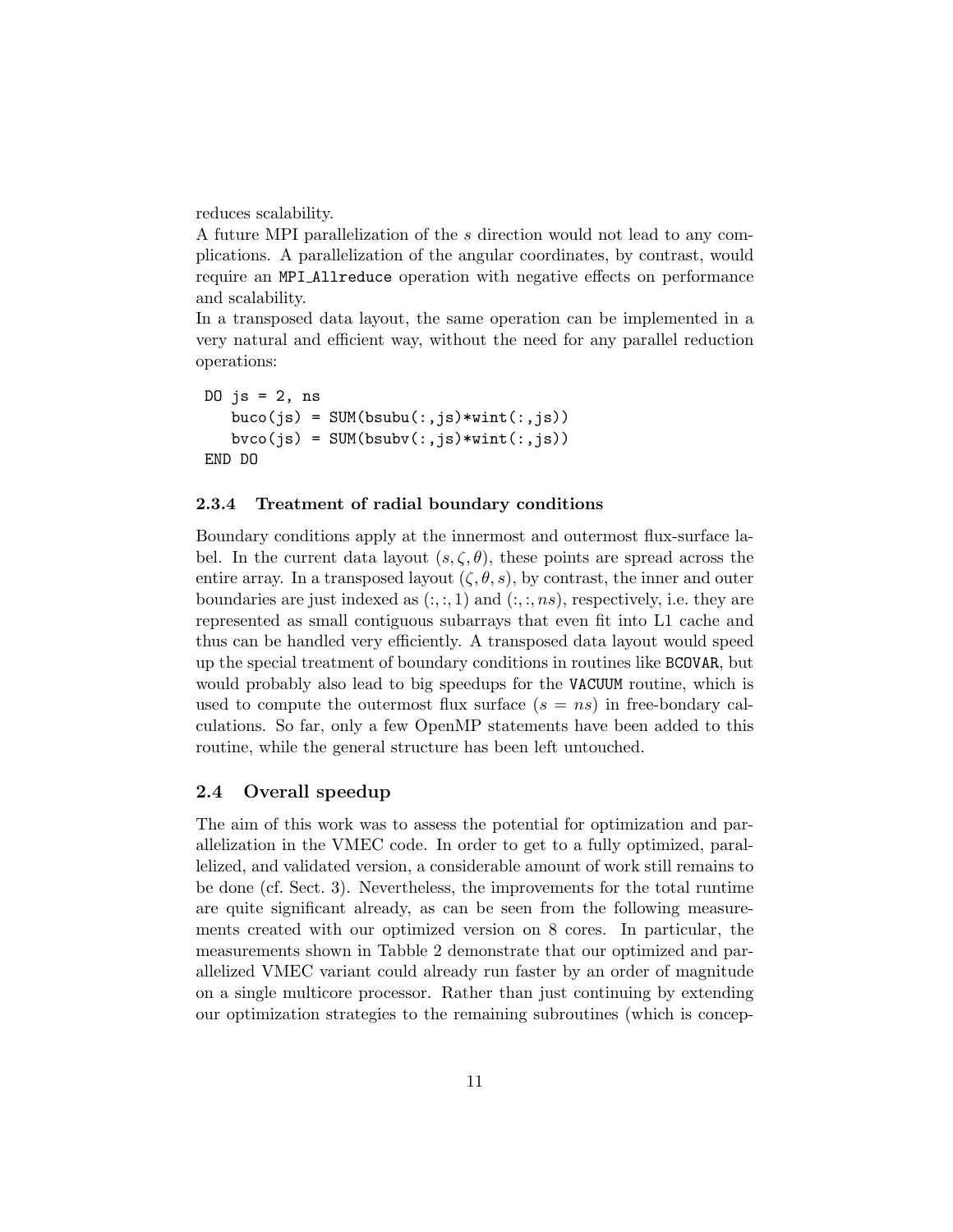|                        | Case 1               |       | Case 2      |          |
|------------------------|----------------------|-------|-------------|----------|
| Code section           | $T_8$<br>$ {\rm s} $ | S     | $T_8$<br> s | $\cal S$ |
| VACUUM LOOP            | 84.83                | 1.68  |             |          |
| <b>TOTZSP</b>          | 12.11                | 6.98  | 60.32       | 12.06    |
| <b>TOMNSP</b>          | 11.23                | 7.02  | 60.55       | 10.94    |
| <b>FORCES</b>          | 34.27                | 0.97  | 182.88      | 1.00     |
| <b>BCOVAR</b>          | 4.49                 | 10.09 | 21.89       | 10.68    |
| <b>RESIDUE</b>         | 7.93                 | 1.01  | 29.10       | 1.03     |
| (REMAINDER) IN FUNCT3D | 31.95                | 0.79  | 179.31      | 1.01     |
| <b>TOTAL TIME</b>      | 189.69               | 2.21  | 547.07      | 3.71     |

tually straightforward) we propose to launch a coordinated effort together with the VMEC development team (see below).

Table 2: Internal timings  $(T_8)$  as reported by the VMEC code after prototypical optimization and relative speedup  $(S = T/T_8)$  with respect to the original code, using the two representative test cases, Case 1 (free-boundary calculation with standard resolution), and Case 2 (fixed-boundary calculation with high angular resolution). Runtimes,  $T_8$  and T (see Tab. 1) were obtained with the new implementation on 8 cores of an Intel Xeon E5-2670 CPU, and with the original VMEC code on a single core of the same processor, respectively. Note that  $T_8$  includes all overhead introduced by the transformations from and to the original data layout of VMEC. In a transposed data layout, the speedup for the Fourier transforms would be larger by a factor of two (cf. Fig. 1).

The corresponding source code with our modifications to VMEC 8.49 is available in a subversion repository with IPP-internal access and is ready for use in production applications.

### 3 Summary and Conclusions

We have presented an assessment of the computational performance of the VMEC code (version 8.49) using "real-world" setups which are relevant for computing 3D-MHD equilibria at the Wendelstein 7-X (W7-X) experiment and have demonstrated a considerable potential for optimization on (clusters of) multicore CPUs. Speedups by one to two orders of magnitude are in reach, but the code requires significant restructuring.

Focussing on the three most time-consuming routines, namely BCOVAR, and the Fourier-transforms TOMNSPS, TOTZSPS, we have straightened out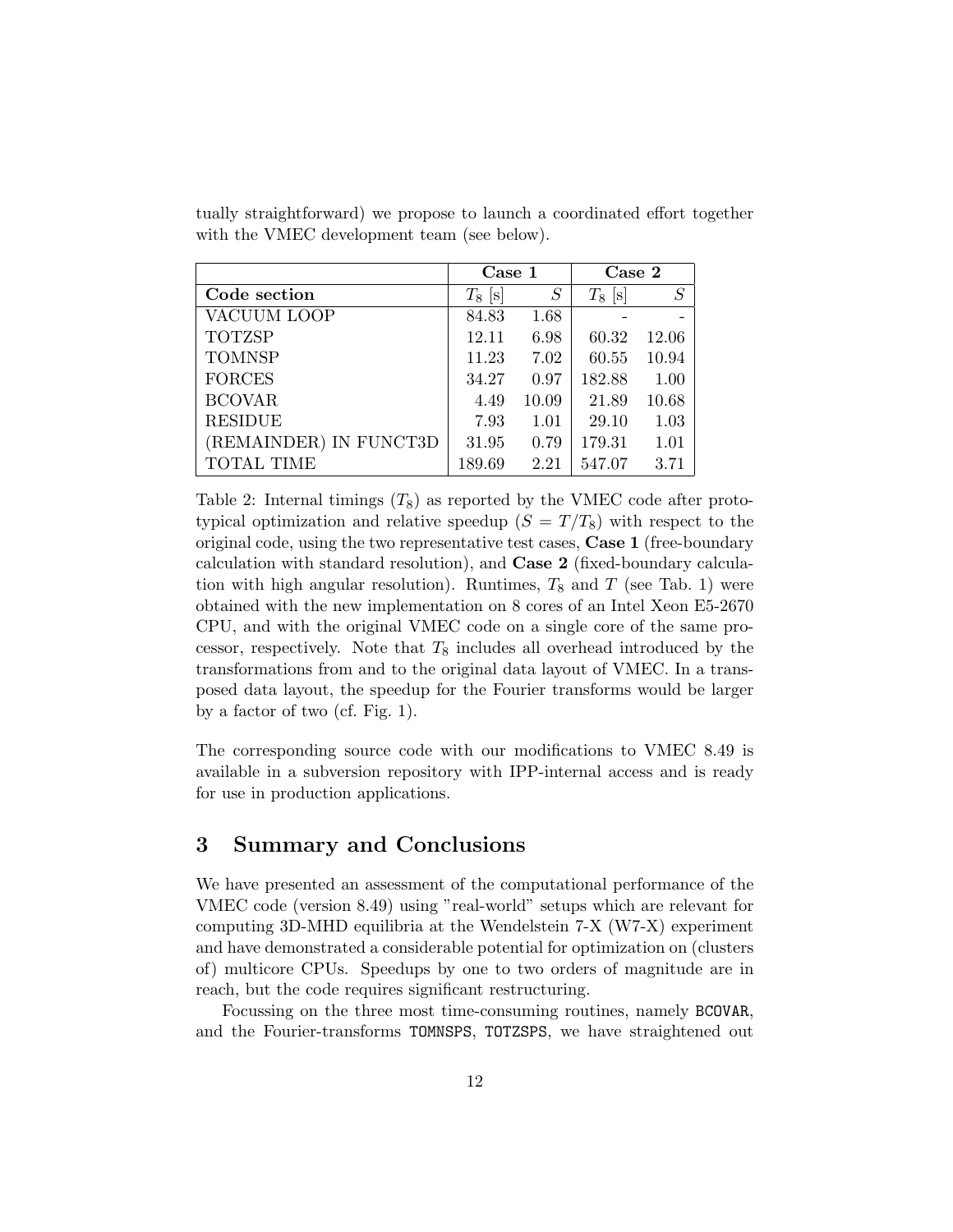legacy data structures and have adapted the coding style, which — besides improving performance — significantly improves the readability of the code. In particular, we had to revert the "serialization" of three-dimensional arrays and heavy, temporary reuse of the resulting one-dimensional "vectors", the introduction of which presumably was motivated by the paradigms of the era of vector computers in the 1980's, when VMEC was originally written. These measures already lead to performance improvements by a factor of two to three, when comparing with the original code executed on a single core of the same processor (Intel Xeon E5-2670 with 8 cores). Adding an OpenMP parallelization layer to the three routines we achieve total speedups on the order of 10 which, for typical setups, translates to a twofold to fourfold overall speedup of the entire VMEC code. Production applications at W7-X could already take advantage of these improvements. The restructuring we have outlined above needs to be applied to the entire code, in particular to the remaining "hot spots" (VACUUM, FORCES) which are similar to BCOVAR. The parallel efficiency and thus overall speedup can be further improved by using a data layout which is transposed with respect to the current implementation. Moreover, such a transposed data layout is a prerequisite for taking the next optimization step towards a distributed MPI parallelization. Depending on the setup this will allow to utilize on the order of a hundred of processor cores with high parallel efficiency, thus enabling VMEC runs with significantly shorter computation times (up to two orders of magnitude are in reach) or with correspondingly larger resolution.

Due to the appreciable efforts which we expect for implementing the proposed changes throughout the entire code and for their validation a coordinated effort with the VMEC developers appears highly desirable. By contrast, the Fourier-transformation routines (TOMNSPS, TOTZSPS) are relatively encapsulated and the functionality is expected to remain static. Thus, these parts could be immediately integrated into the VMEC code base to allow the user community taking immediate advantage of the acceleration we have already achieved.

In conclusion we provide a concise list of specific recommendations which are thought to serve as a basis for initiating and planning a comprehensive optimization effort on the VMEC code, ideally conceived as a close collaboration between IPP (with application support by RZG), and the VMEC development team.

1. In order for VMEC to take advantage of the capabilities of modern multicore processors the code needs significant restructuring. With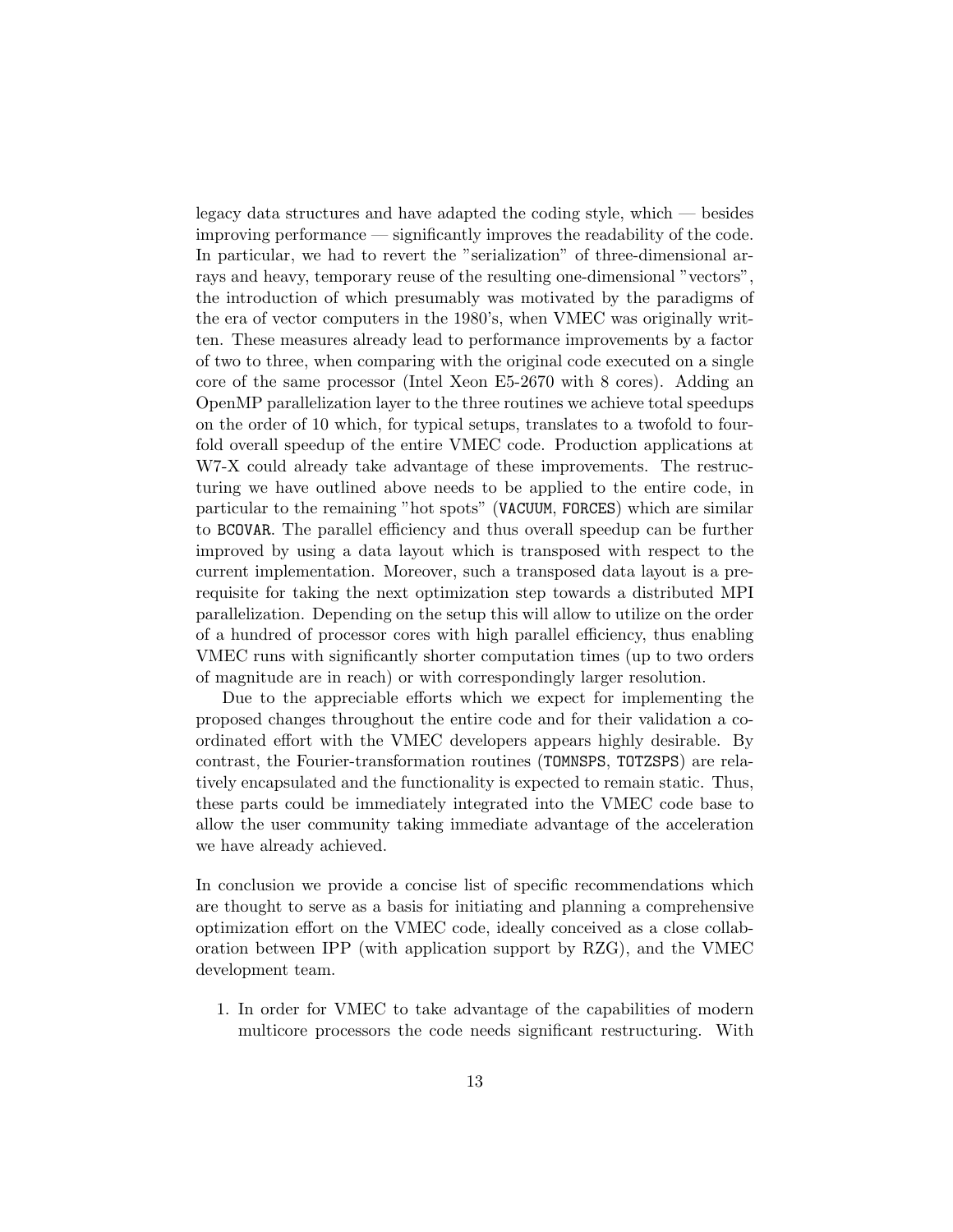the current structure (VMEC version 8.49) no major performance improvements can be expected from the forthcoming technology developments.

- 2. With the proposed restructuring and parallelization, typical VMEC simulations could run faster by a factor of ten on a single multi-core processor, and eventually up to two orders of magnitude using about 100 processor cores.
- 3. The restructuring should be done in close collaboration with the main developers of VMEC (S. Hirshman and coworkers) in order not to "fork off" a variant of VMEC which will be tedious and error-prone to keep in sync with regular functionality upgrades from the main development line.
- 4. A scientist either from IPP or from the VMEC development team who is familiar with the relevant numerics of the code and also the underlying physics should coordinate the project and actively engage in the restructuring and optimization effort.
- 5. A comprehensive test suite for automated and reliable code validation should be established in collaboration with the VMEC developers.
- 6. We recommend to implement the transposed data layout throughout the entire code immediately, rather than deferring this change to a subsequent optimization step. First, it is no less intrusive to the implementation than the straightening of the code which we consider as a prerequisite for all optimization efforts. Second, it helps to improve the efficiency of the OpenMP parallelization. Third, it is indispensable for achieving speedups beyond a factor of 10 by distributed parallelization.

### References

- [1] S. P. Hirshman and J. C. Whitson. Steepest-descent moment method for three-dimensional magnetohydrodynamic equilibria. Physics of Fluids, 26(12):3553–3568, 1983.
- [2] S.P. Hirshman, W.I. van Rij, and P. Merkel. Three-dimensional free boundary calculations using a spectral green's function method. Computer Physics Communications, 43(1):143 – 155, 1986.